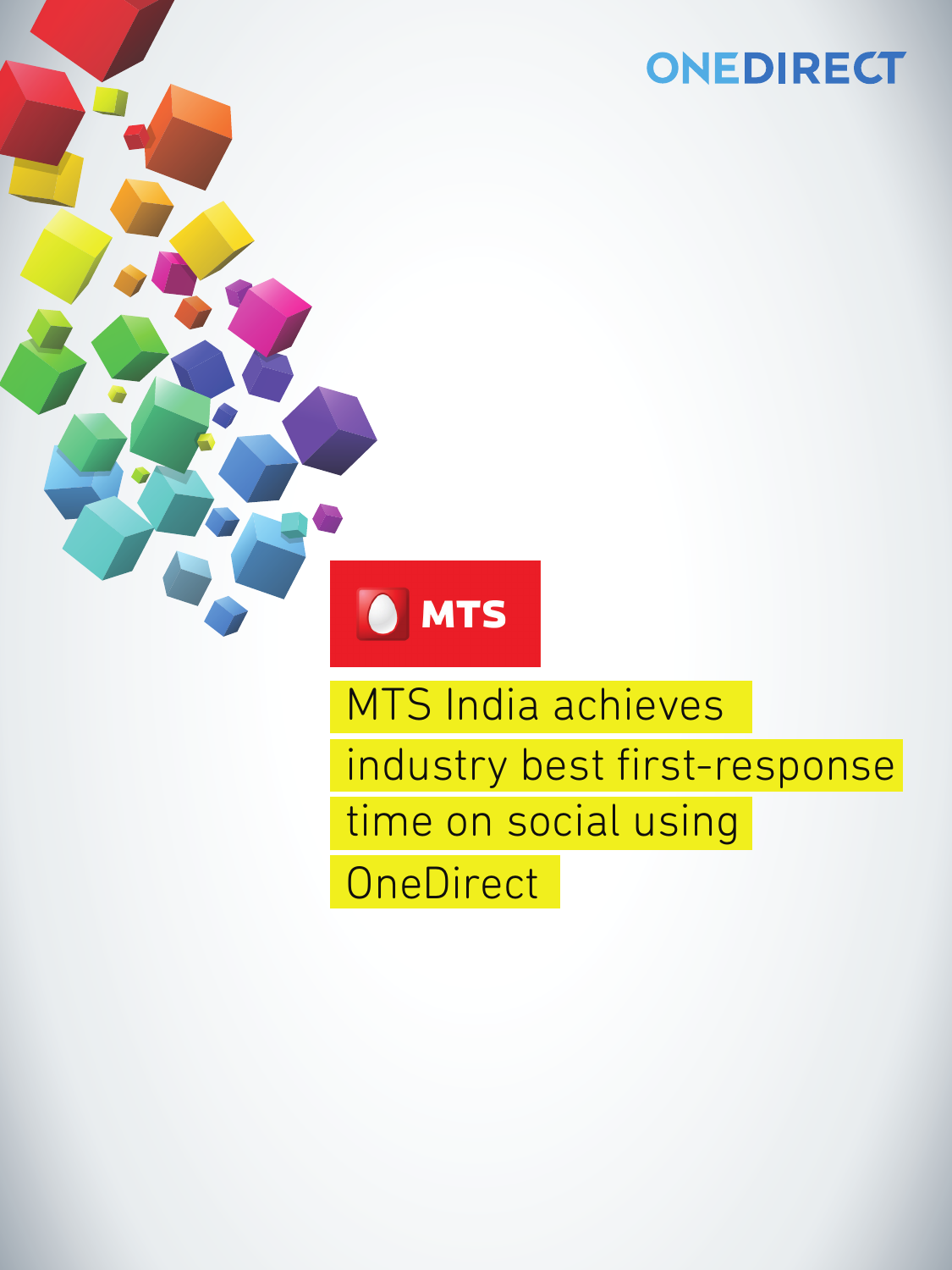#### CONTEXT

The traditional call centre has long been the preferred customer service channel for customers. But recent years have seen a significant shift in how customers try and reach out to the brands for their queries and grievances. Growing numbers of data users are now taking their queries and grievances online—to social media platforms and various consumer forums.

MTS India realized that engaging with customer complaints just via offline channels would no longer be enough. Add to that the fact that MTS users are predominantly young, internet-savvy data subscribers with an active online behaviour.

### The idea was simple: Be where the customer is!

#### GOALS

Through its social media presence, MTS India hoped to achieve two goals:



To serve the section of customers who prefer online mediums like social media to engage with the brands.



To build a positive brand image by engaging with and gathering feedback from customers online.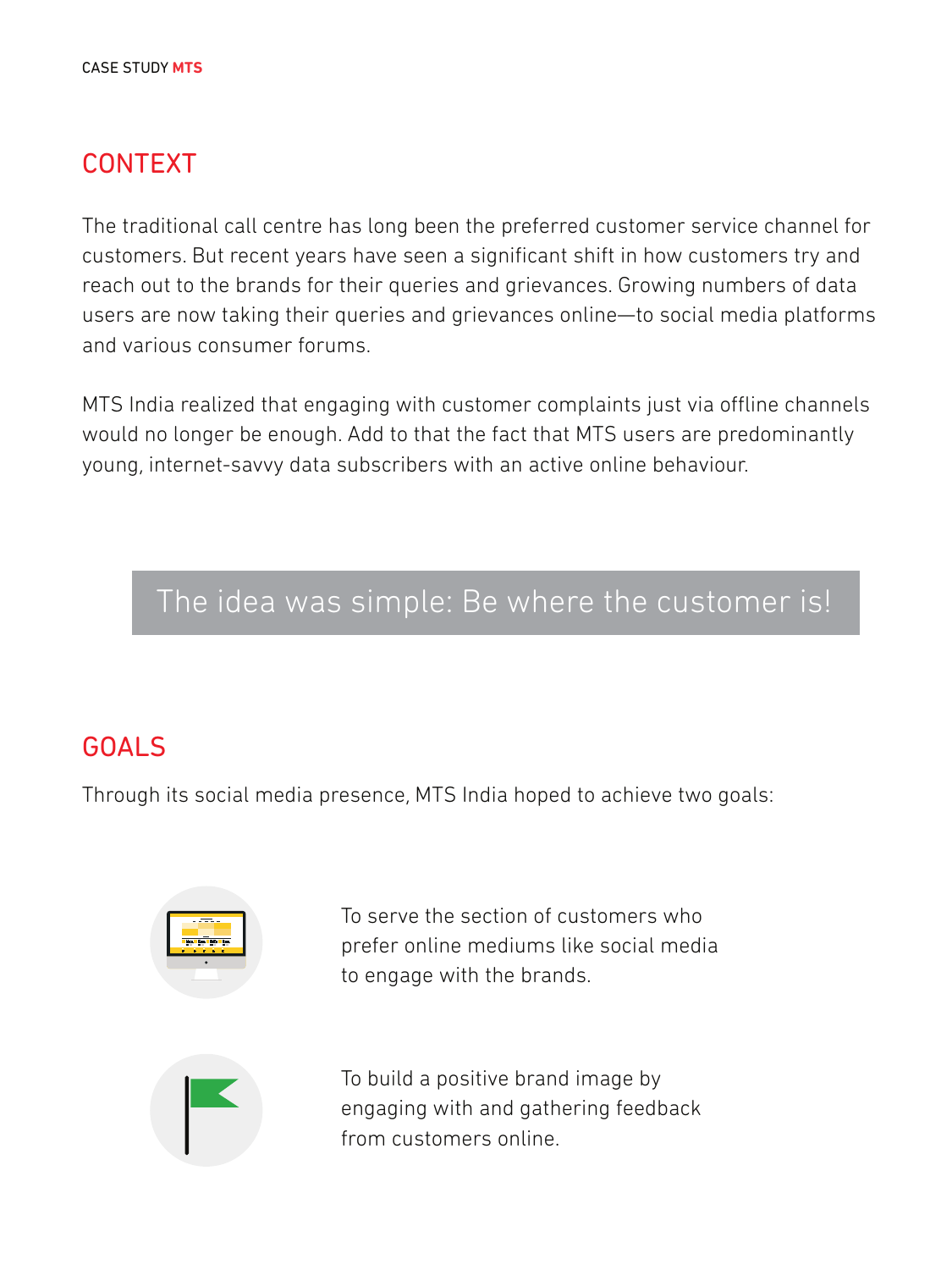#### APPROACH

Although many brands in India have been responding to customer queries & grievances on social media channels, the approach taken is usually manual. This results in inefficient tracking of grievances and leaves little scope for accountability for the customer service team.

MTS India recognized that this could not be the way forward. The brand wanted to do it right—to engage the customer in a way that was both effective and sustainable. MTS wanted to empower its team with the right tools to enable an end to end resolution to each customer post/comment/tweet online.

The IT Team at MTS India began evaluating a wide range of social media tools that would fit the requirements of the customer service and brand teams. An advanced ticketing system and workflow management to close-loop all customer mentions.

After an extensive evaluation OneDirect's suite was chosen as the tool that met all the requirements. In particular, it was able to access data on Indian websites, where telecom service providers draw significant mentions. The high volume of hitherto untracked data came as a surprise and gave MTS India the access to a large, untapped customer segment.

#### **SOLUTION**

#### Solution offered by OneDirect

As websites like Facebook and Twitter have their own APIs (Application Programming Interfaces), most tools including OneDirect tracked social media mentions with relative ease. But Indian consumers also visited many blogs and forums that were structured poorly, and each site presented unique problems. The multi-lingual user base was also a hindrance as well, since online users often employed a mix of English and local languages, an aspect that had stumped international web crawlers. This is one of the areas where OneDirect excels in comparison to other tools available in the market. As black-box technology customized to the Indian context, it employs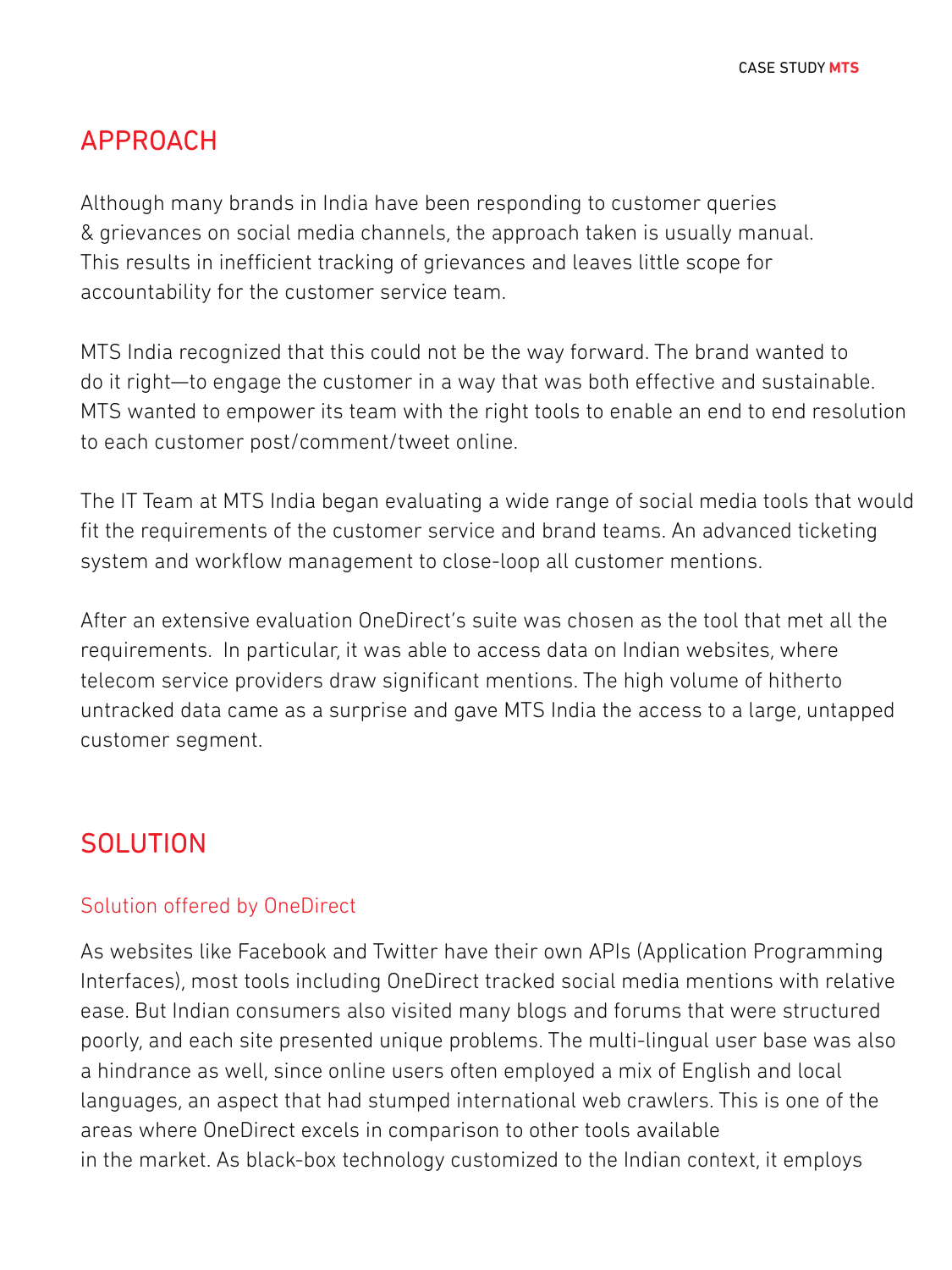complex crawlers and Natural Language Processing (NLP) algorithms to track and process mentions from over 1000+ Indian forums and websites.

OneDirect then filters out actionable from non-actionable data using its own NLP capabilities. As only the actionable mentions needed processing, this reduced the manpower needs for MTS India.

The tool created a workflow by assigning tasks to agents and with a specified deadline. More importantly, as some users were more proficient with certain sites, OneDirect was able to select the right agent for the right job.



#### WINS FOR MTS INDIA

- Awarded for achieving an industry-best first-response time on social media at the Telecom Leadership Forum
- Turn Around Time decreased by 340%
- Improvement in overall NPS (Net Promoter Score) by 14 points

#### QUOTE FROM MTS

We were looking for a solution that could help us in tracking each and every conversation online and ensuring everything is handled end to end, that is where OneDirect has been extremely useful. OneDirect has opened up an avenue for us to have meaningful conversations with our customers. It has been a pleasant journey and we hope to evolve to greater heights in future.



Keshhav Tiwary, National Head – CSD, MTS India